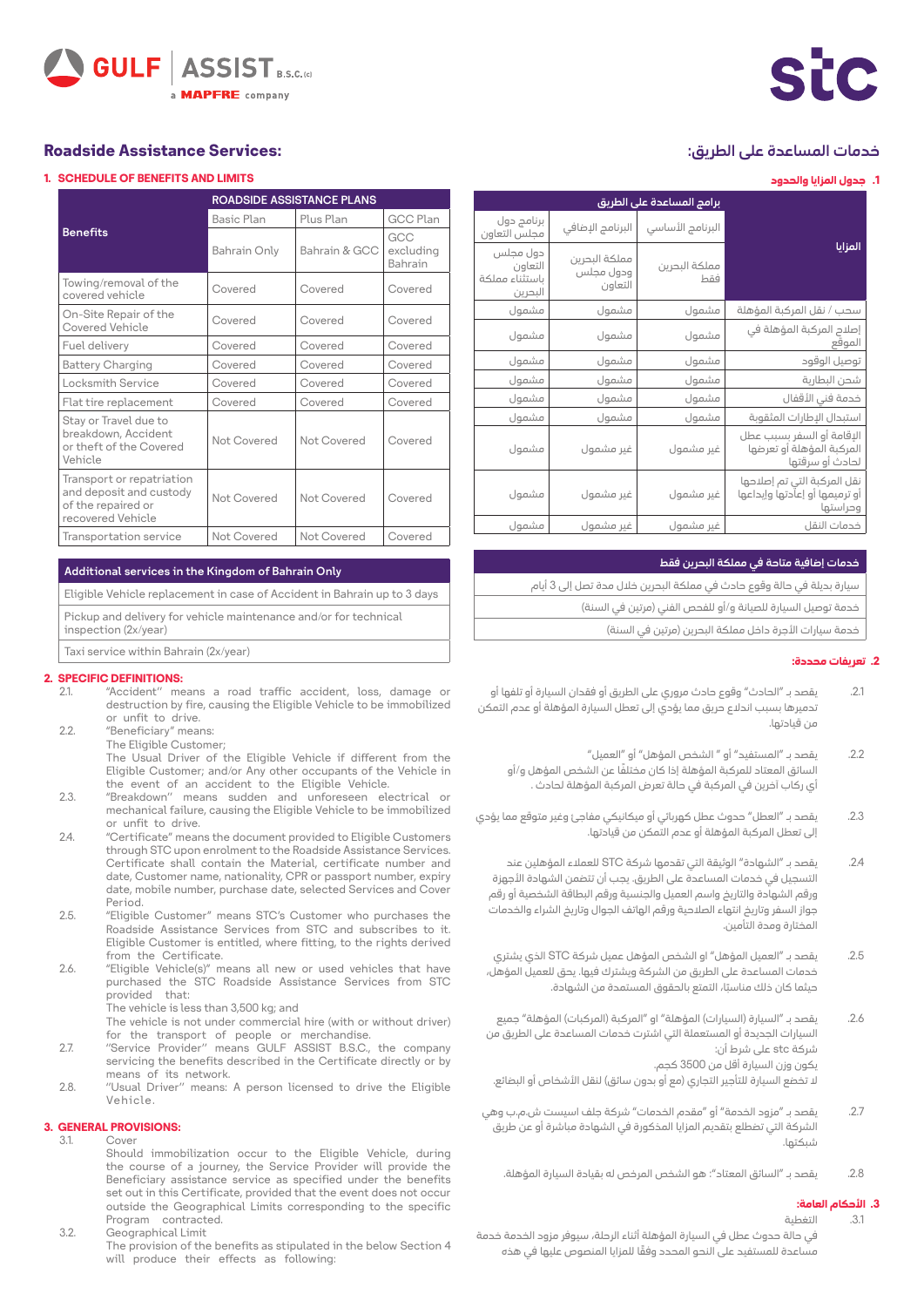- 3.2.1. Roadside Assistance Service throughout the territory of Bahrain only or In Bahrain and all GCC countries or in GCC countries only excluding Bahrain.
- 3.2.2. Vehicle Replacement service throughout the territory of Bahrain .only
- 3.2.3. Pickup & Delivery services throughout the territory of Bahrain only.<br>3.24. Transportation service throughout the territory of Bahrain only.
- 3.2.4. Transportation service throughout the territory of Bahrain only.<br>3.3. General conditions
- 3.3. General conditions<br>3.3.1 Only one service sh 3.3.1. Only one service shall be provided per incident.<br>3.3.2. The Roadside Assistance Services benefits s
- The Roadside Assistance Services benefits shall be provided when possible, in parking lots, city streets, motorways, regional and local roads, as long as the vehicle cannot be transferred on its own to the nearest repair shop.
- 3.3.3. Certain benefits are subject to maximum amount payable or maximum duration or maximum number of services during the validity of the Certificate. In the event that an expense was to occur in excess of the limit of the related guarantee, it would be payable by the Beneficiary.
- 3.3.4. Certificate cancellation:<br>3.3.4.1. Issued Certificate havin
- Issued Certificate having a duration of 30 days or more, can be cancelled within maximum 30 days from the purchase date and will be fully refunded, subject to no service claimed under the benefits of the certificate at the time of cancellation request. After expiry of the first 30 days, the certificate cannot be cancelled under any circumstance
- 3.3.4.2. Issued Certificates having duration of less than 30 days cannot be cancelled under any circumstance

# **4. BENEFITS:**<br>**4.1.**

- 4.1. Towing of the Eligible Vehicle<br>4.1.1. In the event of a breakdown
- In the event of a breakdown or accident of the Eligible Vehicle, the Service Provider will arrange to tow the Eligible Vehicle to the nearest repairer.
- 4.1.2. The maximum amount payable in respect of this benefit is US\$150.<br>4.1.3. This Benefit is available in Bahrain and outside Bahrain and is This Benefit is available in Bahrain and outside Bahrain and is available  $24/7/3.45$
- 24/7/365
- 4.2. Removal of the Eligible Vehicle<br>4.2.1. If while travelling on ordinary i If while travelling on ordinary roads, the Eligible Vehicle were to be unable to move by its own means due to overturning or falling down a slope, the Service Provider will arrange to transport the Eligible Vehicle using a crane to the nearest repairer.
- 4.2.2. The maximum amount payable in respect of this benefit is US\$300.<br>42.3. This benefit is available in Bahrain and outside Bahrain and is This benefit is available in Bahrain and outside Bahrain and is 24/7/365. available
- 4.3. On-Site Repair of the Eligible Vehicle<br>4.3.1 In the event of the immobilization
- In the event of the immobilization of the Eligible Vehicle due to mechanical or electrical breakdown, and as long as the said problem can be repaired in the place of the immobilization within a maximum time period of thirty minutes, the Service Provider will proceed with the repair of the breakdown, paying for the labour and travelling expenses of a mechanic to the place where the incident has occurred to be on their account.
- 4.3.2. The supply of neither parts or replacement elements, nor materials in general are included in this coverage.
- 4.3.3. This Benefit is available in Bahrain and outside Bahrain and is 24/7/365. available
- 4.4. Fuel Delivery<br>4.4.1. If the Eligible
- If the Eligible Vehicle runs out of fuel, the Beneficiary may require the Service Provider to provide up to 5 litres of fuel. The cost of the fuel itself will be payable by the Beneficiary.
- $4.4.2.$  In any case, the Assistance Company shall not carry more fuel than the quantity permitted in the covered territory.
- 4.4.3. This Benefit is available in Bahrain and outside Bahrain and is 24/7/365. available
- 4.5. Battery Charging. If the Eligible Vehicle does not start due to the battery being discharged, the Service Provider will take care of recharging it, using a qualified technician and is available  $24/7/365$  in Bahrain and outside Bahrain.
- 4.6. Locksmith Service.<br>4.6.1. If the Beneficiary
- If the Beneficiary cannot access the Eligible Vehicle due to the keys being locked inside the respective vehicle, the Service Provider will provide a locksmith to open the vehicle door, paying for the Locksmith's labour charges.
- 4.6.2. This Benefit is available in Bahrain and outside Bahrain and is 24/7/365. available
- 4.7. Flat tire replacement<br>4.7.1. If the Eligible Vehicle
- If the Eligible Vehicle has a punctured tire, the Service Provider will take care of replacing it for the spare, using a qualified technician. 4.7.2. The supply of neither parts or replacement elements, nor materials
- in general are included in this coverage.
- 4.7.3. This Benefit is available in Bahrain and outside Bahrain and is 24/7/365. available
- 4.8. Stay and travel due to breakdown, Accident or Theft of the Eligible Vehicle

In the event of breakdown or Accident or theft of the Eligible Vehicle outside Bahrain, and within the GCC countries, the Service Provider will meet:

4.8.1. Hotel expenses up to US\$120 per Beneficiary per night up to a maximum of three days and up to a total limit of USS500, if the repair cannot be done the same day and can be repaired within three (3) days, according to the report issued by the workshop, or

الشهادة، بشريط أال يقع الحدث خارج الحدود الجغرافية المطابقة للبرنامج المحدد والمتعاقد عليه.

- .3.2 الحدود الجغرافية
- يتم توفير المزايا على النحو المنصوص عليه في القسم4 أدناه كما يلي:
- .3.2.1 ال تتوفر خدمة المساعدة على الطريق إال في جميع أنحاء مملكة البحرين أو في مملكة البحرين وجميع دول مجلس التعاون أو في دول مجلس التعاون وباستثناء مملكة البحرين فقط.
	- .3.2.2 تتوفر خدمة السيارة البديلة في جميع أنحاء مملكة البحرين فقط.
		- .3.2.3 تتوفر خدمات التوصيل في جميع أنحاء مملكة البحرين فقط.
			- .3.2.4 تتوفر خدمات النقل في جميع أنحاء مملكة البحرين فقط.
				- .3.3 الشروط العامة
				- .3.3.1 يتم تقديم خدمة واحدة لكل حادث فقط.
- .3.3.2 يتم تقديم مزايا خدمات المساعدة على الطريق عند اإلمكان، في مواقف السيارات وشوارع المدينة والطرق السريعة والطرق اإلقليمية والمحلية، طالما ال يمكن نقل السيارة بمفردها إلى أقرب ورشة تصليح.
- 3.3.3. المزايا تشمل حد أقصى للمبلغ المستحق أو للمدة الفصى لعدد الخدمات أثناء مدة صالحية الشهادة. في حالة وجود مصروفات تتجاوز حد ود المزايا ذي الصلة، يضطلع المستفيد بدفعها.
	- .3.3.4 إلغاء الشهادة:
	- .3.3.4.1 يمكن إلغاء الشهادة الصادرة التي تبلغ مدتها 30 ً يوما أو أكثر في غضون 30 ً يوما كحد أقصى من تاريخ الشراء وسيتم استردادها بالكامل بشرط عدم المطالبة بأي خدمة بموجب مزايا الشهادة خلال مدة طلب الإلغاء. بعد انقضاء أول 30 يومًا، لا يمكن إلغاء الشهادة تحت أي ظرف من الظروف.
	- .3.3.4.2 ال يمكن إلغاء الشهادات الصادرة التي تقل مدتها عن 30 ً يوما تحت أي ظرف من الظروف.

### **.4 المزايا:**

- .4.1 سحب السيارة المؤهلة
- .4.1.1 في حالة حدوث عطل في السيارة المؤهلة أو وقوع حادث، سيضطلع مزود الخدمة بسحب السيارة المؤهلة إلى أقرب ورشة تصليح.
	- .<br>4.1.2. يبلغ الحد الأقصى للمبلغ المستحق فيما يتعلق بهذه الميزة 150 دولارًا أمريكيًا.
- .4.1.3 تتوفر هذه الميزة في مملكة البحرين وخارجها وتتوفر على مدار 24 ساعة وطوال أيام الأسبوع وعلى مدار العام.
	- .4.2 إستخراج السيارة المؤهلة
- .4.2.1 إذا كانت السيارة المؤهلة أثناء القيادة على الطرق العادية غير قادرة على التحرك بوسائلها الخاصة نتيجة لالنقالب أو السقوط على منحدر، سيضطلع مزود الخدمة بإستخراج السيارة المؤهلة باستخدام الرافعة إلى أقرب ورشة تصليح.
- 4.2.2.<br>4.2.2 يبلغ الحد الأقصى للمبلغ المستحق فيما يتعلق بهذه الميزة 300 دولارًا أمريكيًا.<br>42.3 تتوفر هذه المبنة في مملكة البحيين وخايجوا وتتوفر على مجار 24 ساعة مطوا .4.2.3 تتوفر هذه الميزة في مملكة البحرين وخارجها وتتوفر على مدار 24 ساعة وطوال أيام الأسبوع وعلى مدار العام.
	- .4.3 تصليح السيارة المؤهلة في الموقع
- .4.3.1 في حالة توقف السيارة المؤهلة نتيجة لعطل ميكانيكي أو كهربائي، طالما يمكن إصالح المشكلة المذكورة في المكان الذي توقفت فيه خالل مدة زمنية أقصاها ثلاثين دقيقة، سيتابع مزود الخدمة إصلاح العطل ودفع تكاليف الإصلاح وتكاليف انتقال الميكانيكي إلى المكان الذي وقع فيه الحادث على نفقته الخاصة.
- 4.3.2. لا تشمل هذه التغطية توريد أي قطع أو عناصر بديلة ولا أي مواد بشكل عام.
- .4.3.3 تتوفر هذه الميزة في مملكة البحرين وخارجها وتتوفر على مدار 24 ساعة وطوال أيام الأسبوع وعلى مدار العام.
	- .4.4 توصيل الوقود
- .4.4.1 إذا نفد الوقود من السيارة المؤهلة، يمكن أن يطلب المستفيد من مزود الخدمة ما يصل إلى 5 لترات من الوقود. سعر الوقود سيكون على تكلفة المستفيد.
	- .4.4.2 وعلى أية حال، ال ينبغي أن تحمل الشركة المساعدة كمية وقود أكبر من الكمية المسموح بها في المنطقة التي تغطيها.
	- .4.4.3 تتوفر هذه الميزة في مملكة البحرين وخارجها وتتوفر على مدار 24 ساعة وطوال أيام الأسبوع وعلى مدار العام.
- .4.5 شحن البطارية إذا لم تعمل السيارة المؤهلة نتيجة لنفاذ شحن البطارية سيضطلع مزود الخدمة بإعادة شحنها من خالل االستعانة بفني مؤهل ومتاح على مدار الساعة وطوال أيام األسبوع داخل مملكة البحرين وخارجها.
	- .4.6 خدمة فني األقفال
- .4.6.1 إذا لم يتمكن المستفيد من الدخول إلى السيارة المؤهلة ألنه نسي المفتاح داخل السيارة المعنية، سيوفر مزود الخدمة فني أقفال لفتح باب السيارة وسيدفع تكاليف ذلك الفني.
- .4.6.2 تتوفر هذه الميزة في مملكة البحرين وخارجها وتتوفر على مدار 24 ساعة وطوال أيام الأسبوع وعلى مدار العام.
	- .4.7 استبدال اإلطارات المثقوبة
- .<br>4.7.1 إذا ثُقب أحد إطارات السيارة المؤهلة، سيحرص مزود الخدمة على استبداله بالإطار االحتياطي، من خالل االستعانة بفني مؤهل.
	- 4.7.2.<br>4.7.2 لا تشمل هذه التغطية توريد أي قطع أو عناصر بديلة ولا أي مواد بشكل عام.<br>4.7.3 تتوفر هذه الميزة في مملكة البحرين وخارجها وتتوفر على مدار 24 ساعة وطو
- .4.7.3 تتوفر هذه الميزة في مملكة البحرين وخارجها وتتوفر على مدار 24 ساعة وطوال .<br>أيام الأسبوع وعلى مدار العام.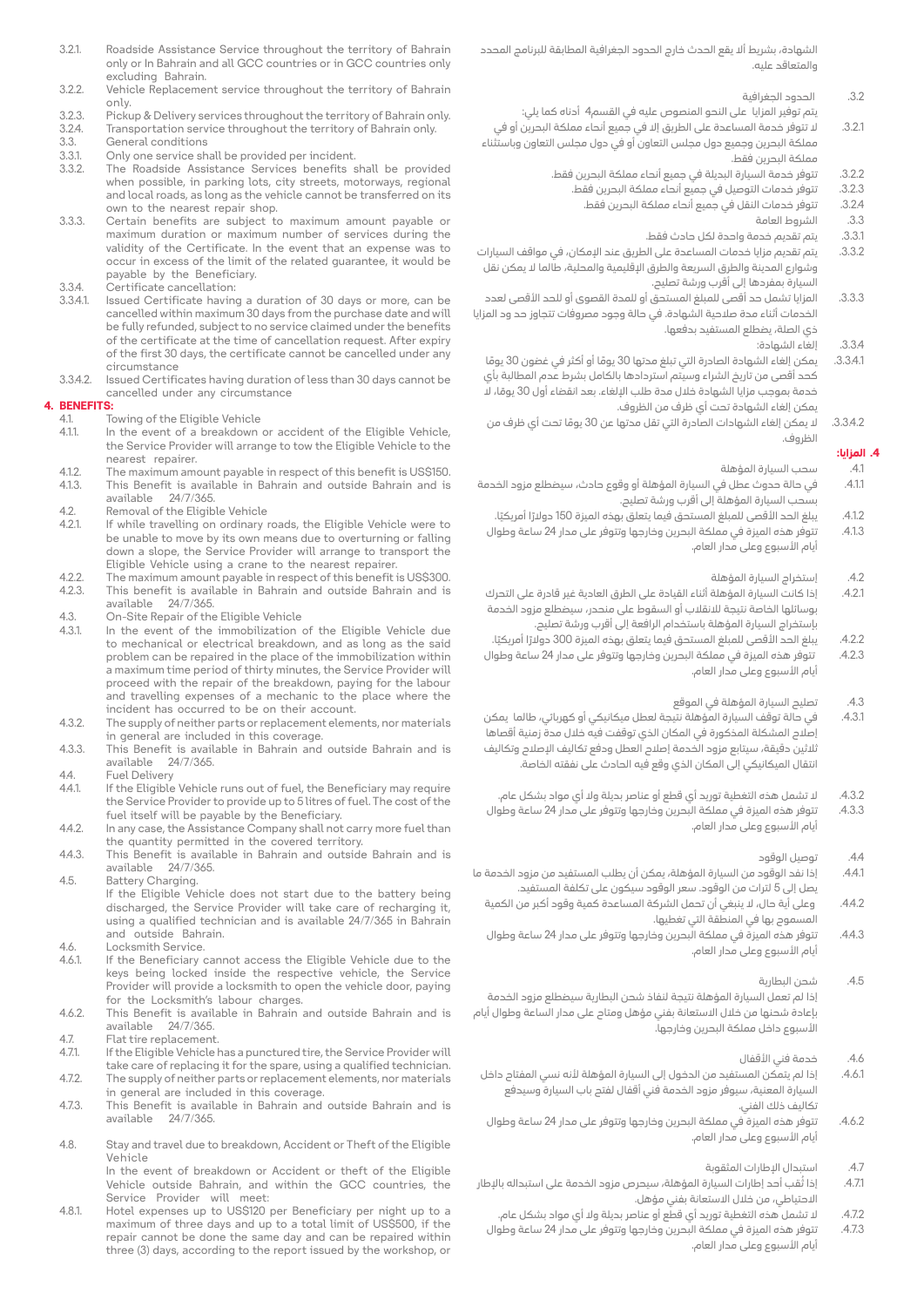- 4.8.2. Travel costs incurred in retuning the Beneficiaries and the Fligible Vehicle to Bahrain or the intended destination, if the repair time exceeds three (3) days following the Breakdown up to a total limit of US\$500
- 4.8.3. In case of theft of the Eligible Vehicle, travel costs incurred in retuning the Beneficiaries to Bahrain provided the matter is immediately reported to the police, subject to covered expenses up to US\$120 and up to a total limit of US\$500. The service is available only in GCC countries excluding Bahrain
- and and is available 24/7/365. 4.9. Transport or repatriation and deposit and custody of the repaired
- or recovered Eligible Vehicle If following Accident or Breakdown of the Eligible Vehicle outside Bahrain, and within the GCC countries, and the repair requires the vehicle to be immobilized for more than three (3) days or in the case of theft if the vehicle was recovered after the Beneficiary had left the place where theft occurred the Service Provider would meet the following expenses:
- 4.9.1. The cost of transporting the Eligible Vehicle to the Beneficiary's place of residence up to the limit of US\$500; or
- 4.9.2. The travel costs incurred by the Beneficiary or whomever he/she appoints to retrieve the vehicle to the place of residence from the place of Accident up to US\$300; or
- 4.9.3. The cost of deposit and custody of the repaired or recovered vehicle up to US\$150.

This service is available only in GCC countries excluding Bahrain and and is available  $24/7/365$ .

- 4.10. Transportation Service<br>4.10.1. In case of an incident (
- In case of an incident (i.e. illness. Accident or death) of the driver outside Bahrain, but within the GCC countries, which makes it impossible to drive, provided that none of the accompanying persons is able to substitute the driver, the Service Provider will provide a professional driver to drive the Eligible Vehicle and its occupants to Bahrain or to the destination of the journey, up to the limit of US\$300.
- 4.10.2. This service is available only in GCC countries excluding Bahrain and and is available 24/7.
- 4.11. Vehicle Replacement in case of Accident

In case of an Accident occurring to the Eligible Vehicle, and the time needed for repair being more than 48 hours as certified in written form by the repairer and the respective police report, the Service Provider will provide the Beneficiary with a replacement vehicle at the Service Provider's option from a car rental company. The replacement vehicle shall be a small size car (1500 CC and below) and will be available only after the repair works starts, and for the period stated in the Certificate (the "Replacement Vehicle")

In case of the Service Provider being unable to provide a Replacement Vehicle because of a shortage in the market or any other reason beyond its control, the Service Provider will offer a cash benefit of BD7 per day. It is understood here that the cash benefit will not be given at the Beneficiary discretion; it will be given only in case of the Service Provider not being able to provide a Replacement Vehicle.

- 4.11.1. Specific Conditions for Replacement Vehicle Benefit<br>4.11.1. The coverage is restricted to territory of Bahrain and
- The coverage is restricted to territory of Bahrain and the service of providing a Replacement Vehicle shall be given within the territory of Bahrain.
- 4.11.1.2. The service is not available on Friday and on bank holidays.<br>4.11.1.3. The service can be provided as per the opening hours The service can be provided as per the opening hours of the
- respective car rental company(ies).
- 4.11.14. The Replacement Vehicle is given only for the duration of the repairs and up to the limit of days mentioned in the Certificate. 4.11.1.5. The Beneficiary will bear the cost of petrol during the rental
- .period
- 4.11.1.6. The Beneficiary is liable for any damage caused to the Replacement Vehicle other than fair wear  $\&$  tear that is not mentioned on any accident report including tire damage & wheel trims, loss of accessories, internal and external damages such as dents. scratches, etc.
- 4.11.1.7. The Beneficiary should not give the Replacement Vehicle for others to use.
- 4.11.1.8. Replacement Vehicle is not available for normal service and check-ups, and for immobilization caused other than Accident of the Eligible Vehicle.
- 4.11.1.9. Damage produced to the Beneficiary's Eligible Vehicle by unknown third parties without providing a traffic report: like scratches, minor damages will not be covered.
- 4.11.1.10. The Replacement Vehicle will be provided within the network of the Service Provider only.
- 4.11.1.11. The Beneficiary shall collect the Replacement Vehicle at the designated car rental company premises.
- 4.11.1.12. At the end of the replacement period, the Beneficiary shall deliver back the Replacement Vehicle at the designated car rental company premises.
- 4.11.1.13. The Replacement Vehicle has to be arranged and authorized by the Service Provider.
- 4.11.1.14. The repair period of the Eligible Vehicle shall be determined previously to the delivery of Replacement Vehicle by receiving the traffic police report and the report of the repairer explaining the condition of the Eligible Vehicle.
- 4.11.1.15. Should the Beneficiary ask for the replacement car delivery or
- .4.8 اإلقامة والسفر بسبب تعطل السيارة المؤهلة أو سرقتها في حالة تعرض السيارة المؤهلة لعطل أو لحادث أو للسرقة خارج مملكة البحرين .<br>وداخل دول مجلس التعاون، سيتحمل مزود الخدمة تكلفة ما يلي:
- .4.8.1 نفقات الفندق التي تبلغ 120 ً دوالر ً ا أمريكيا لكل مستفيد في الليلة بحد أقصى ثالثة أيام وحتى حد إجمالي يبلغ 500 دوالر أمريكي، إذا لم يكن باإلمكان إنهاء تصليح السيارة في نفس اليوم وإذا أمكن إصلاحها خلال ثلاثة (3) أيام، وفقًا لـ تقرير صادر عن الورشة.
- .4.8.2 تكاليف السفر الناجمة عن إعادة المستفيدين والسيارة المؤهلة إلى مملكة البحرين أو الوجهة المقصودة، إذا تجاوزت مدة الإصلاح ثلاثة (3) أيام بعد التعطل، بحد أقصى قدره 500 دوالر أمريكي.
- .4.8.3 في حالة سرقة السيارة المؤهلة ، فإن تكاليف السفر التي تم تكبدها إلعادة ً المستفيدين إلى مملكة البحرين، بشرط إبالغ الشرطة فورا، تخضع لنفقات تصل إلى 120 ً دوالر ً ا أمريكيا وبحد إجمالي يبلغ 500 دوالر أمريكي. ال تتوفر هذه الخدمة إال في دول مجلس التعاون وباستثناء مملكة البحرين وتتوفر على مدار 24 ساعة وطوال أيام الأسبوع وعلى مدار العام.
- .4.9 نقل السيارة المؤهلة التي تم إصالحها أو ترميمها أو إعادتها وإيداعها وحراستها في حالة تعرض السيارة المؤهلة لحادث أو عطل خارج مملكة البحرين وداخل دول مجلس التعاون ويتطلب إصلاحها إيقاف السيارة لمدة تزيد عن (3) أيام أو في حالة سرقتها وعدم استردادها بعد مغادرة المستفيد للمكان الذي سرقت منه، سيتحمل مزود الخدمة تكلفة ما يلي:
	- .4.9.1 تكلفة نقل السيارة المؤهلة إلى مكان إقامة المستفيد بحد يبلغ 500 دوالر أمريكي.
- .4.9.2 تكاليف السفر التي يتكبدها المستفيد أو أي شخص يعينه لنقل السيارة من مكان الحادث إلى مكان إقامته بحد يبلغ 300 دوالر أمريكي.
- 4.9.3 تبلغ تكلفة إيداع وحراسة السيارة التي تم إصلاحها أو ترميمها بحد يبلغ 150 دولارًا ً أمريكيا. ال تتوفر هذه الخدمة إال في دول مجلس التعاون وباستثناء مملكة البحرين وتتوفر
- على مدار 24 ساعة وطوال أيام األسبوع وعلى مدار العام.
	- .4.10 خدمات النقل
- 4.10.1 في حالة تعرض السائق لحادث (أي مرض أو حادث أو وفاة) خارج مملكة البحرين ولكن داخل دول مجلس التعاون، بحيث يستحيل أن يتمكن السائق من القيادة، بشرط ألا يكون باستطاعة أي من الأشخاص المرافقين القيادة بدلًا من السائق، سيوفر مزود الخدمة سائق محترف لقيادة السيارة المؤهلة وركابها إلى مملكة البحرين أو إلى وجهة الرحلة بحد أقصى 300 دوالر أمريكي.
- .4.10.2 ال تتوفر هذه الخدمة إال في دول مجلس التعاون وباستثناء مملكة البحرين وتتوفر على مدار 24 ساعة وطوال أيام األسبوع وعلى مدار العام.
	- .4.11 سيارة بديلة في حالة تعرضها لحادث
- في حالة تعرض السيارة المؤهلة لحادث وتجاوزت مدة اإلصالح 48 ساعة كما ً هو مقرر خطيا بواسطة المصلح وفي تقرير الشرطة المعني، سيزود مزود الخدمة المستفيد بسيارة بديلة من اختيار مزود الخدمة من شركة تأجير سيارات. يجب أن تكون السيارة البديلة سيارة صغيرة الحجم )1500 سم مكعب وأقل من ذلك) ولن تكون متاحة إلا بعد بدء أعمال الإصلاح وخلال المدة المذكورة في الشهادة ("السيارة البديلة").

في حالة عجز مزود الخدمة عن توفير سيارة بديلة نتيجة لنقص في السوق أو ألي سبب آخر خارج نطاق سيطرته، سيقدم مزود الخدمة فائدة نقدية بقيمة 7 دينارًا بحرينيًا يوميًا، من المفهوم أن تلك الميزة النقدية لن يتم منحها وفقًا لتقدير المستفيد وكذلك لن يتم منحها إال في حالة عدم تمكن مزود الخدمة من توفير سيارة بديلة.

- .4.11.1 الشروط المحددة المتعلقة بميزة السيارة البديلة
- .4.11.1.1 تقتصر تغطية تلك الميزة على أراضي مملكة البحرين ويتم تقديم خدمات توفير السيارة البديلة داخل مملكة البحرين فقط.
	- .4.11.1.2 ال تتوفر هذه الخدمة يوم الجمعة وفي العطل الرسمية.
	- 4.11.1.3. يتم تقديم هذه الخدمة وفقًا لساعات عمل شركة (شركات) تأجير السيارات المعنية.
- 4.11.14. الله يتم توفير السيارة البديلة إلا خلال مدة الإصلاح وحتى حد الأيام المذكور في الشهادة.
	- .4.11.1.5 سيتحمل المستفيد تكلفة البنزين خالل مدة اإليجار.
- .4.11.1.6 يتحمل المستفيد المسؤولية عن أي ضرر يلحق بالسيارة البديلة بخالف البلى العادي الذي لم يتم ذكره في أي تقرير حادث بما في ذلك تلف اإلطارات وحواف العجالت وفقدان الملحقات والأضرار الداخلية والخارجية مثل الانبعاجات والخدوش وما غير ذلك.
	- 4.11.1.7. لا يُسمح للمستفيد بإعطاء السيارة البديلة للآخرين للإستخدام.
- .4.11.1.8 السيارة البديلة غير متاحة للخدمات الصيانة العادية والفحوصات و متاحة فقط الناتج عن حوادث السيارات المؤهلة.
- .4.11.1.9 ِ ال يتم تغطية األضرار التي لحقت بسيارة المستفيد من قبل طرف ثالث مجهول دون تقديم تقرير المرور: الخدوش واألضرار الطفيفة غير مغطاه.
	- .4.11.1.10 يتم توفير السيارة البديلة داخل شبكة مزود الخدمة فقط.
	- .4.11.1.11 يستلم المستفيد السيارة البديلة من مقرات الشركة المخصصة لتأجير السيارات.
	- .4.11.1.12 ُيعيد المستفيد السيارة البديلة إلى مباني الشركة المخصصة لتأجير السيارات في نهاية فترة االستبدال.
		- .4.11.1.13 ِ يتم تنسيق السيارة البديلة وتفويضها من قبل مزود الخدمة.
- يتم تحديد فترة إصلاح السيارة البديلة مسبقًا قبل تسليمها عن طريق استلام تقرير .<br>شرطة المرور وتقرير فني الإصلاح ليوضح حالة السيارة المؤهلة.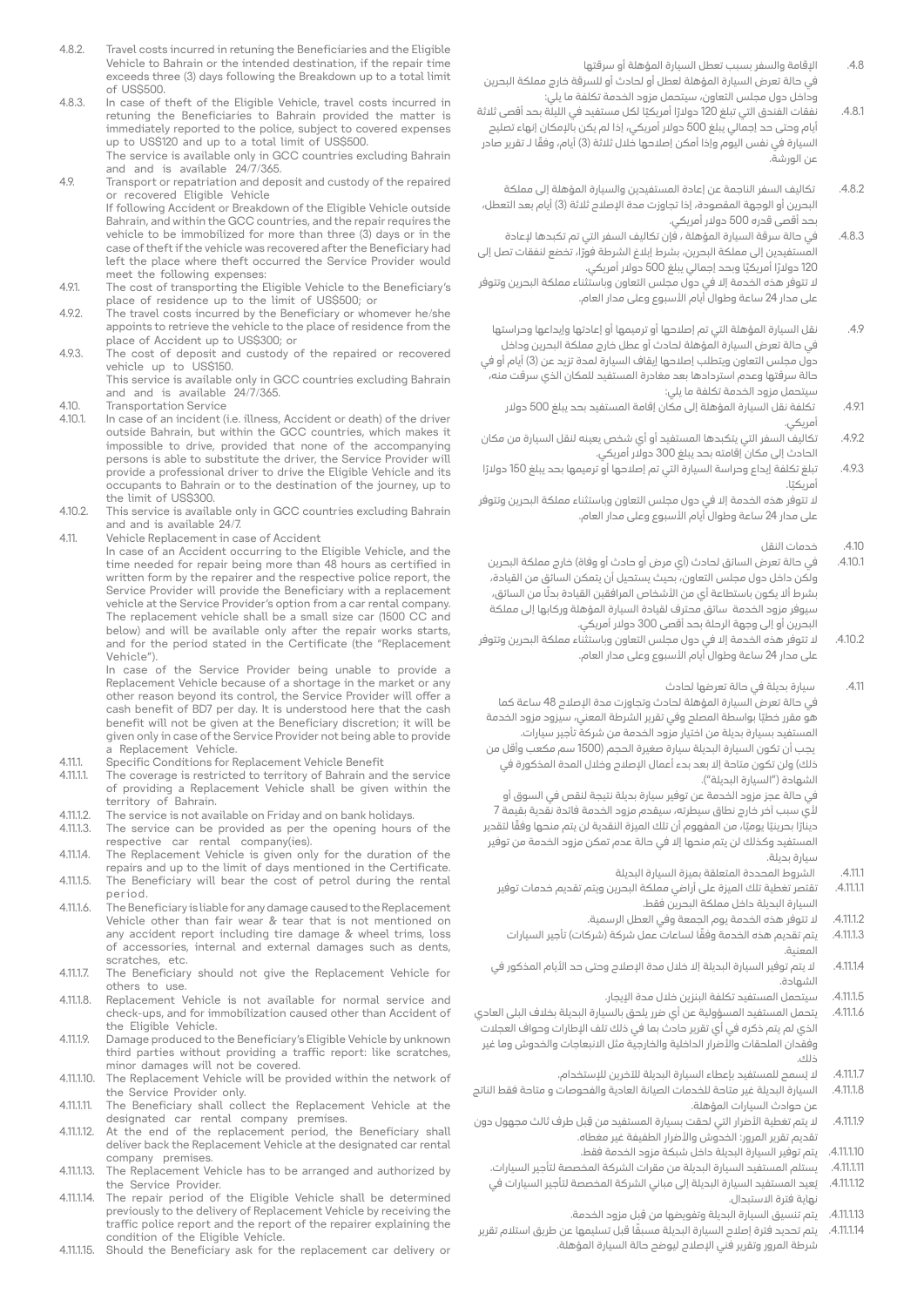pickup, the Beneficiary should pay the related fees.

- 4.11.1.16. If the Beneficiary uses the Replacement Vehicle longer than the period of repair or longer than the maximum number of days set forth in the Certificate, the costs incurred for the exceeding days will be paid by the beneficiary and shall be directly collected from him/her by the car rental company,
- 4.11.1.17. The Replacement Vehicle must be returned as soon as the repair works are completed, even within a period shorter than estimated. 4.11.1.18. The period of replacement will not be extended at the Service
- Provider's expense due to delays in repairs. 4.11.1.19. At the moment of the rental, a credit card or cash could be asked
- as a deposit for the rental period. The deposit will be taken for covering the expenses not quaranteed in the period of time that Replacement Vehicle is in possession of the Beneficiary: 4.11.1.19.1. Traffic fines;
- 4.11.1.19.2. Possible damages and losses to the car;
- 4.11.1.19.3. Losses arising from faulty acts in the usage of Replacement Car; and/or
- 4.11.1.19.4. Additional days that were not covered.
- 4.11.1.20. Deposit will be returned as soon as the Replacement Vehicle is delivered back and checked, and no expenses have been incurred.
- 4.11.1.21. Special restrictive conditions are applied by the respective car rental companies to customers under the age of 25 years such as a higher compulsory deposit amount.
- 4.11.1.22. The Beneficiary must accept any other requirement if compulsory in accordance to the respective car rental company conditions, in order to obtain this cover.
- 4.11.1.23. Caution: The liability, which may arise from the use of the Beneficiary credit card data for any purpose other than the ones indicated above is solely the responsibility of the respective car rental company.
- 4.11.2. Specific Exclusion for Replacement Vehicle Benefit<br>4.11.2.1 Immobilization of the Fligible Vehicle due to any rea
- Immobilization of the Eligible Vehicle due to any reason other than an Accident is excluded.
- 4.12. Pickup and Delivery Service
- 4.12.1. General provision

The Service Provider shall provide Eligible Vehicle pickup and delivery services, up to the maximum number of services per year mentioned in the Certificate as the following:

- 4.12.1.1. Pickup and delivery for routines maintenance: picking up Eligible Customer's Eligible Vehicle from his/her location to do the necessary maintenance required and deliver it back to his location.
- 4.12.1.2. Traffic inspection and/or car registration: Provide service of picking up the Eligible Customer's Eligible Vehicle from his/ her location to the traffic directorate to do the annual traffic inspection & registration and deliver it back to his location completing the service by registering the Eligible Vehicle if requested by the Customer.
- 4.12.2. Service Conditions<br>4.12.2.1. This service needs
- 4.12.2.1. This service needs an advance booking of at least 48 hours.<br>4.12.2.2. An unutilised booking will be counted as one service utilize
- 4.12.2.2. An unutilised booking will be counted as one service utilized.<br>4.12.2.3. The Eligible Customer hereby authorizes the Service Provide
- The Eligible Customer hereby authorizes the Service Provider to do the necessary services as per the services order mentioned in the service form and grant permission to the Service Provider representative person to operate the Eligible Vehicle on the road for the purpose of providing the services requested.
- 4.12.2.4. The Service Provider will be responsible to pay any Accident fee or to pay either any repair cost for third party insured vehicle or excess amount applied under comprehensive motor insured vehicle in case an Accident occurred while providing the services by the Service Provider's representative. However, the Service Provider will not be liable for any increase in the respective vehicle's renewal premium as a result of an Accident.
- 4.12.2.5. The Eligible Customer certifies that there are no valuables or personal items left inside the Eligible Vehicle and he/she will not claim for any loss of or damage to valuables or personal items .afterwards
- 4.12.2.6. The Service Provider will be responsible only for any traffic offence happened during the service period as per the period mentioned in the checklist form of pickup and delivery time.
- 4.12.2.7. The Service Provider will not be responsible for any breakdown repair cost that occurred during the service period.
- 4.12.2.8. The Service Provider must receive the Eligible Vehicle with enough fuel to provide the service and the Service Provider will be not responsible for any fuel cost.
- 4.12.2.9. The Eligible Customer must pay to the Service Provider in advance, the service fee, in addition to other related fees such as traffic fines, maintenance cost or others.
- 4.12.2.10. The Eligible Customer must ask for payment receipt from the Service Provider's representative. The Service Provider will not be responsible to reimburse any extra payment paid to the Service Provider's representative without payment receipt.
- 4.12.2.11. The Eligible Customer must sign the vehicle checklist form while handing over his Eligible Vehicle at service inception and receiving it back.
- 4.12.2.12. For traffic inspection service, the Service Provider will not be responsible in case the Eligible vehicle did not pass the traffic inspection.
- 4.12.2.13. For routine maintenance service, Service Provider will not be responsible of any repair requested by the Eligible Customer and is not repaired by the workshop.
- 4.12.2.14. On receiving the Eligible Vehicle, the Eligible Customer is
- .4.11.1.15 إذا طلب المستفيد توصيل السيارة البديلة أو استالمها، يدفع الرسوم المخصصة لذلك.
- 4.11.16. إذا استخدم المستفيد السيارة البديلة لمدة أطول من فترة الإصلاح أو الحد الأقصى لعدد الأيام المتفق عليها في الشهادة، يتحمل المستفيد تكلفة الأيام الإضافية ويدفعها بشكل مباشر لشركة تأجير السيارات.
	- 4.11.17.1. يجب إعادة السيارة البديلة بمجرد الانتهاء من أعمال الإصلاح حتى إذا انتهت قبل ُ الفترة المقدرة.
		- .4.11.1.18 ال يتحمل مزود الخدمة تكلفة تمديد فترة االستبدال بسبب التأخيرات في اإلصالحات.
- .4.11.1.19 عند لحظة االستئجار يمكن طلب بطاقة االئتمان أو مبلغ نقدي كتأمين لفترة اإليجار. سيتم التحفظ على مبلغ التأمين لتغطية النفقات غير المضمونة في الفترة التي تكون فيها السيارة في حوزة المستفيد:
	- .4.11.1.19.1 المخالفات المرورية؛
	- .4.11.1.19.2 األضرار والخسائر المحتملة على السيارة؛
	- .4.11.1.19.3 الخسائر الناتجة عن األفعال الخاطئة في استخدام السيارة البديلة؛ و/أو
		- .<br>4.11.1.19.4 الأيام الإضافية التي لم يتم دفع تكلفتها.
	- .4.11.1.20 سيتم إعادة مبلغ التأمين بمجرد إعادة السيارة وفحصها والتأكد أن الشركة لم تتكبد أي نفقات.
- .4.11.1.21 ً تطبق شركات تأجير السيارات المعنية شروطا تقييدية خاصة على العمالء الذين تقل أعمارهم عن 25 سنة مثل مبلغ تأمين أعلى إلزامي.
	- .4.11.1.22 ً ويقبل المستفيد أي متطلبات أخرى إجبارية وفقا لشروط شركة تأجير السيارات المعنية وذلك لتغطية التكاليف.
- 4.11.1.23. تنبيه: المسؤولية التي قد تنتج عن استخدام بيانات بطاقة ائتمان المستفيد لأي غرض بخلاف الأغراض المذكورة أعلاه هي مسؤولية شركة تأجير السيارات المعنية وحدها فقط.
	- .4.11.2 استثناءات محددة لمزايا للسيارة البديلة .4.11.2.1 تزويد السيارة البديلة لسبب الحوادث فقط.
		- - .4.12 خدمة االستالم والتوصيل
				- .4.12.1 الشروط العامة
- يوفر مزود الخدمة خدمة استلام وتوصيل للسيارة المؤهلة حتى الحد الأقصى لعدد الخدمات في السنة المذكور في الشهادة على النحو التالي:
- 4.12.11.1 الاستلام والتوصيل للصيانة الروتينية: إستلام السيارة المؤهلة من العميل المؤهل من موقعه/موقعها إلجراء الصيانة الالزمة وإعادتها إلى نفس الموقع.
- .4.12.1.2 فحص المرور و/أو تسجيل السيارات: تقديم خدمة إستالم السيارة المؤهلة من العميل المؤهل من موقعه/موقعها وتوصيلها إلى مديرية المرور إلجراء الفحص المروري السنوي والتسجيل ثم إعادتها إلى موقعه، مستكملًا الخدمة عن طريق تسجيل السيارة المؤهلة إذا طلب العميل ذلك.
	- .4.12.2 شروط الخدمة
	- .4.12.2.1 تحتاج هذه الخدمة إلى حجز مسبق ال يقل عن 48 ساعة.
- .4.12.2.2 سيتم احتساب الحجز غير المستخدم كخدمة واحدة مستخدمة. 4.12.2.3 . وفقًا لذلك يفوض العميل المؤهل مزود الخدمة للقيام بالخدمات اللازمة وفقًا لنظام الخدمات المذكورة في استمارة الخدمة ويمنح اإلذن لممثل مزود الخدمة لتشغيل السيارة على الطريق بغرض توفير الخدمات المطلوبة.
- 4.12.24. يتحمل مزود الخدمة نفقات أي حادث أو يدفع أي تكلفة لطرف ثالث لإصلاح ً السيارة المؤمن عليها أو تجاوزه للمبلغ المطبق وفقا لمحرك السيارة الشاملة ِ المؤمن عليها وذلك في حالة وقوع حادث أثناء تقديم الخدمات من قبل ممثل مزود الخدمة. ومع ذلك، مزود الخدمة غير مسؤول عن أي زيادة في قسط تجديد السيارة المعنية كنتيجة للحادث.
	- .4.12.2.5 يتعهد العميل المؤهل بعدم وجود متعلقات شخصية أو ثمينة داخل السيارة المؤهلة وال يحق له/لها المطالبة بأي خسارة أو تلف لتلك المتعلقات بعد ذلك.
- .4.12.2.6 يتحمل مزود الخدمة المسؤولية فقط عن أي مخالفات مرورية حدثت أثناء ً فترة الخدمة وفقا للفترة المذكورة في نموذج قائمة المراجعة لوقت االستالم والتوصيل.
	- .4.12.2.7 ال يتحمل مزود الخدمة تكلفة تصليح األعطال التي حدثت أثناء فترة الخدمة.
- .4.12.2.8 يتسلم مزود الخدمة السيارة المؤهلة وبها ما يكفي من الوقود لتقديم الخدمة وال يتحمل مزود الخدمة أي تكلفة للوقود.
- 4.12.2.9 ً يدفع العميل المؤهل رسوم الخدمة لمزود الخدمة مقدمًا، بالإضافة إلى النفقات األخرى ذات الصلة مثل المخالفات المرورية وتكاليف الصيانة أو تكاليف أخرى.
- .4.12.2.10 للعميل المؤهل الحق في مطالبة ممثل مزود الخدمة بإيصال الدفع. ال يتحمل مزود الخدمة المسؤولية للتعويض عن أي نفقات إضافية مدفوعة لممثل مزود الخدمة دون إيصال دفع.
- .4.12.2.11 يوقع العميل المؤهل على نموذج قائمة المراجعة عند تسليم سيارته المؤهلة عند بدء الخدمة وعند استالمها.
	- .4.12.2.12 أما بالنسبة لخدمة الفحص المروري، مزود الخدمة غير مسؤول في حالة عدم اجتياز السيارة المؤهلة للفحص المروري.
- .4.12.2.13 وبالنسبة للصيانة الروتينية، مزود الخدمة غير مسؤول عن أي تصليح طلبه العميل ِ المؤهل ولم يتم إصالحه من قبل ورشة التصليح.
- .4.12.2.14 ُ عند استالم السيارة المؤهلة، يطلب من العميل المؤهل إجراء فحص للسيارة. إذا قبل العميل استالم السيارة، فهذا يعني أنه/أنها راضي عن الخدمة ولن يقوم بالمطالبة بأي تلفيات بعد االستالم.
- .4.12.2.15 يوقع العميل المؤهل مع ذكر تاريخ ووقت توصيل السيارة المؤهلة واستالمها.
- .4.12.2.16 ً في حالة وجود أي شكوى، يبلغ العميل ممثل مزود الخدمة فورا مع ذكر مالحظاته في االستمارة والتواصل مع مركز اتصال مزود الخدمة وتقديم الشكوى على الفور.
	- .4.12.3 متطلبات الخدمة
	- .4.12.3.1 متطلبات خدمة استالم وتوصيل السيارات للصيانة الروتينية:
- .4.12.3.1.1 تفاصيل التواصل إذا كان شخص معين في ورشة التصليح يجب تسليم السيارة له.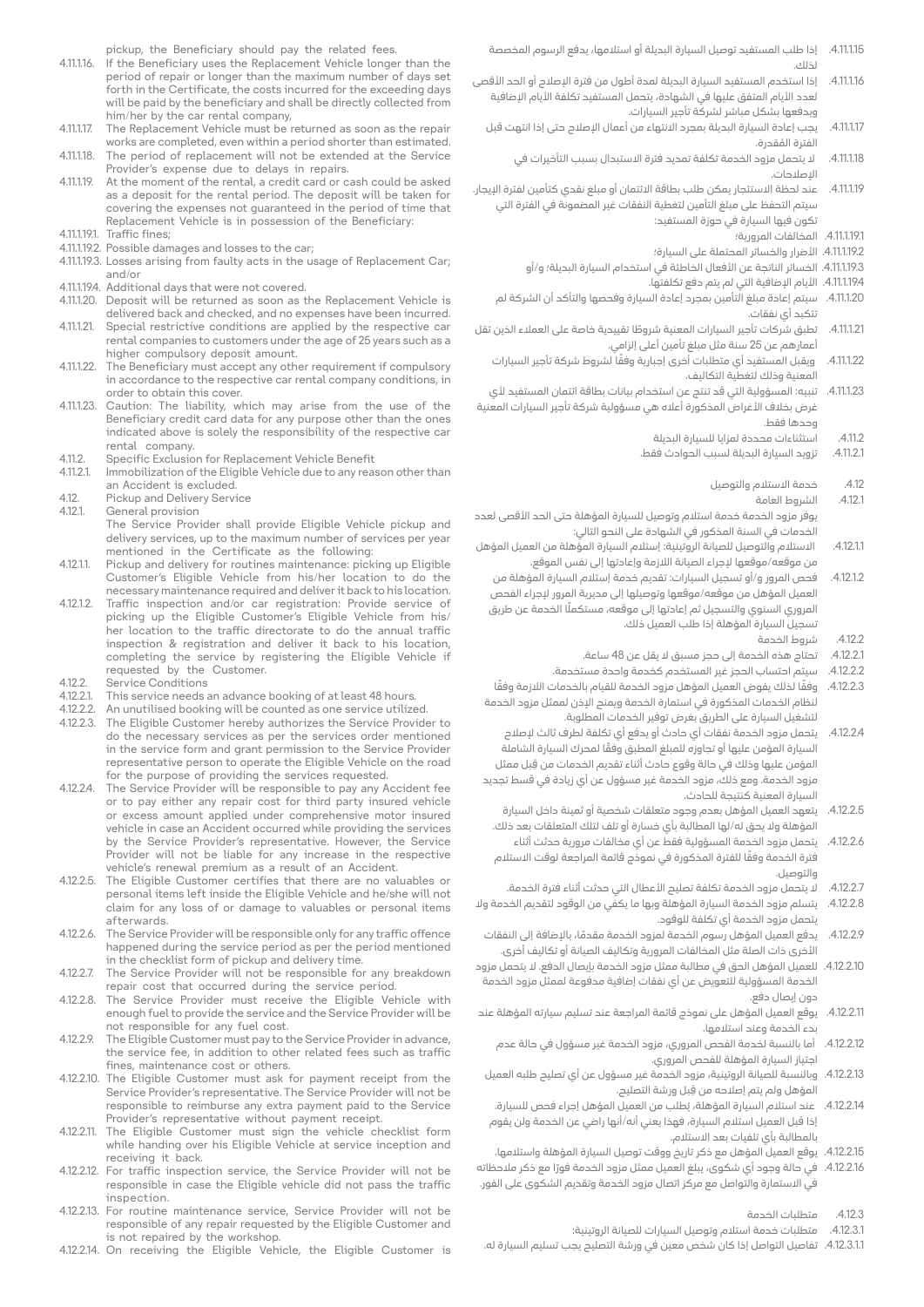required to conduct a vehicle inspection. Should the Customer accept the delivery of the vehicle, it is assumed that he/she is satisfied with the service and there are no damage claims that will be entertained after delivery is taken.

- 4.12.2.15. Eligible Customer must sign and mention the date and time of handing over and receiving back the Eligible Vehicle.
- 4.12.2.16. In case of any complaint, the Customer should inform the Service Provider representative immediately, mention his remarks on the form and also call the Service Provider contact centre and raise the complaint immediately.
- 4.12.3. Service requirements<br>4.12.3.1. Vehicles pickup &
- Vehicles pickup & delivery for routine maintenance service :requirements
- 4.12.3.1.1. Contact person in the workshop if there is a specific person to whom the Eligible Vehicle shall be delivered.
- 4.12.3.1.2. Type of maintenance needed that will be mentioned in the Service Provider's pickup & delivery inspection form and get the Eligible customer signature on it while picking up the Eligible Vehicle from the Eligible Customer.
- 4.12.3.2. Vehicles inspection & registration requirements:
- 4.12.3.2.1. Original renewed insurance card.
- 4.12.3.2.2. Original Ownership card.
- 4.12.3.2.3. The address needed to receive registration documents.
- 4.12.3.2.4. Original traffic form signed by the owner of the vehicle.
- 4.12.3.2.5. Traffic fines need to be paid along with amount (if any) 4.12.3.2.6. Information required to consults the Government website for traffic fines:
- 4.12.3.2.6.1. Full name of the customer
- 4.12.3.2.6.2. Civil ID No
- 4.12.3.2.6.3. Block No
- 4.12.3.2.6.4. Expiry date of the smart card.
- 4.12.3.2.6.5. Car plate No<br>4.13. Taxi Service
- 4.13. Taxi Service<br>4.13.1 General prov
- General provision
	- The Service Provider shall provide Taxi Service of picking up the Fligible Customer from his/her location in Bahrain to any chosen location in Bahrain. For avoidance of doubt, pickup service from the airport is excluded.
- 4.13.2. Service Conditions<br>4.13.2.1. The service needs a
- The service needs an advance booking of at least 48 hours and is 24/7/365. available
- 4.13.2.2. An unutilized booking will be counted as one service utilized.<br>4.13.2.3. Only one medium car size will be dispatched to the Elio
- Only one medium car size will be dispatched to the Eligible Customer's location, regardless of the number of passengers or baggage volume.
- 4.13.2.4. Any additional cost related to car size upgrade or number of cars dispatched will be paid by the Customer.

# **CONDITIONS CONDITIONS LABILITY CONDITIONS**<br>5.1 In the event of any service request

- In the event of any service request, the liability of the Service Provider shall be conditional on the Beneficiary claiming benefit having complied with and continuing to comply with the terms of this Certificate.
- 5.2. In the event of any incident covered under this Certificate, the Beneficiary shall:
- 5.2.1. Take all reasonable precautions to minimize the loss.<br>5.2.2. As soon as possible, contact the Service Provider
- As soon as possible, contact the Service Provider to notify the .incident
- 5.2.3. Freely provide the Service Provider with all relevant information and documents as may be required.
- 5.2.4. Make no admission of liability or offer promise of payment of any kind on behalf of the Service Provider.
- 5.2.5. In case of complaint about the respective service, to notify the Service Provider about it within a maximum of three (3) Business Days.
- 5.3. Should there be another cover in force covering the same benefits at the time of incident, the Service Provider is liable to contribute its rateable proportion in respect of any Benefit which would otherwise be payable under this Certificate.

# **6. GENERAL EXCLUSIONS**<br>6.1. Any and all da

- Any and all damage to the Eligible Vehicle not covered by any of the benefits in the Certificate.
- 6.2. Motorway, bridge tolls, traffic fines and gasoline charges are excluded, and such charges are to be paid by the Eligible Customer.
- 6.3. Any Breakdown or Accident within the causeway area<br>6.4. Eraudulent acts by any Beneficiary or any other perso Fraudulent acts by any Beneficiary or any other person seeking to claim under this Certificate.
- 6.5. Consequential loss of any kind.<br>6.6. Extraordinary phenomena such
- Extraordinary phenomena such as floods earthquakes volcanic eruptions unusual cyclonic storms falling astral bodies or meteorites except sand and hailstorm.
- 6.7. Terrorism mutinies, riots, or wars (of every kind of description).<br>6.8. Actions by the armed forces or security forces or organizations
- 6.8. Actions by the armed forces or security forces or organizations.<br>6.9. Nuclear radioactivity.
- 6.9. Nuclear radioactivity.<br>6.10. The driver of the vehi
- $6.10.$  The driver of the vehicle:<br> $6.10.1$  Being under the influence
- Being under the influence of drugs, toxic or narcotic substances or where his/her blood-alcohol level exceeds that permitted by the laws in the country where the vehicle is being used.
- 6.10.2. Not having a driving license corresponding to the class of the .vehicle
- .4.12.3.1.2 ذكر نوع الصيانة المطلوبة في استمارة فحص خدمة االستالم والتوصيل والحصول على توقيع العميل المؤهل عند استالم السيارة المؤهلة من العميل المؤهل.
	- .4.12.3.2 متطلبات فحص السيارة وتسجيلها:
		- .4.12.3.2.1 بطاقة تجديد التامين األصلية.
		- .4.12.3.2.2 بطاقة الملكية األصلية.
	- .4.12.3.2.3 العنوان المطلوب الستالم وثائق التسجيل.
	- .4.12.3.2.4 استمارة المرور األصلية موقعة من مالك السيارة.
	- 4.12.3.2.5 دفع المبلغ المقرر للمخالفات المرورية (إن وجد)
	- .4.12.3.2.6 المعلومات الالزمة لمراجعة موقع الحكومة للمخالفات المرورية:
		- 4.12.3.2.6.1 اسم العميل كاملًا
		- .4.12.3.2.6.2 رقم بطاقة الهوية
			- .4.12.3.2.6.3 رقم البناية
		- .4.12.3.2.6.4 تاريخ انتهاء البطاقة الذكية.
			- .4.12.3.2.6.5 رقم لوحة السيارة
			- .4.13 خدمة سيارات األجرة
				- .4.13.1 الشروط العامة
- يوفر مزود الخدمة خدمة سيارة األجرة لتوصيل العميل المؤهل من موقعه/موقعها في مملكة البحرين ألي موقع آخر مختار في البحرين. لتجنب الشك، تستثني خدمة التوصيل من المطار.
	- .4.13.2 شروط الخدمة
- .4.13.2.1 تحتاج هذه الخدمة إلى حجز مسبق ال يقل عن 48 ساعة ومتاحة على مدار الساعة طوال أيام الأسبوع وطوال أيام السنة.
	- .4.13.2.2 سيتم احتساب الحجز غير المستخدم كخدمة واحدة مستخدمة.
- .4.13.2.3 سيتم إرسال سيارة واحدة متوسطة الحجم إلى موقع العميل المؤهل بغض النظر عن عدد الركاب أو حجم الأمتعة.
	- .4.13.2.4 يدفع العميل أي تكلفة إضافية تتعلق بزيادة حجم السيارة أو عدد السيارات المرسلة.

# **.5 األحكام العامة لشروط المسؤولية**

- .5.1 في حالة طلب أي خدمة تكون مسؤولية مزود الخدمة مشروطة بامتثال المستفيد الذي يطالب بالخدمة لشروط هذه الشهادة.
	- 5.2. في حالة وقوع أي حادث تُغطيه هذه الشهادة، فعلى المستفيد:
		- .5.2.1 اتخاذ كافة االحتياطات الممكنة للحد من الخسائر.
	- .5.2.2 االتصال بمزود الخدمة في أقرب وقت ممكن لإلبالغ عن الحدث.
	- .5.2.3 توفير كافة المعلومات والوثائق المعنية التي قد تكون مطلوبة لمزود الخدمة.
- .5.2.4 ً عدم قبول أي مسؤولية أو تقديم وعد بالدفع من أي نوع بالنيابة عن مزود الخدمة.
- .5.2.5 في حالة وجود شكوى من الخدمة المعنية، يجب إبالغ مزود الخدمة في غضون ثللثة (3) أيام عمل كحد أقصى.
- .5.3 في حالة وجود تغطية أخرى سارية المفعول وتعطي نفس المزايا في وقت الحدث، يساهم مزود الخدمة بنسبته القابلة للتقدير فيما يخص أي ميزة وبخالف ذلك يتم ً الدفع وفقا لهذه الشهادة.

#### **.6 االستثناءات العامة**

- .6.1 أي وجميع األضرار التي لحقت بالسيارة المؤهلة التي ال تغطيها أي من المزايا الواردة في الشهادة.
- .6.2 يتم استبعاد رسوم الطرق السريعة ورسوم الجسر والمخالفات المرورية والبنزين؛ حيث يدفع العميل المؤهل هذه الرسوم.
	- .6.3 أي عطل أو حادث في منطقة الجسر
- األفعال االحتيالية من قبل أي مستفيد أو أي شخص آخر يسعى للمطالبة بموجب .6.4 ِ هذه الشهادة.
	- .6.5 خسارة الحقة من أي نوع.
- .6.6 الظواهر الطبيعية غير العادية مثل الفيضانات والزالزل والثورات البركانية والعواصف االعصارية غير العادية واألجسام المتساقطة أو النيازك ماعدا العواصف الرملية أو العواصف الثلجية.
	- .6.7 التمرد اإلرهابي أو أعمال الشغب أو الحروب )من كافة األنواع واألشكال(
		- .6.8 أفعال القوات المسلحة أو قوات األمن أو الهيئات.
			- .6.9 النشاط اإلشعاعي النووي.
				- .6.10 سائق السيارة:
- .6.10.1 أن يكون تحت تأثير المخدرات أو مواد سامة أو مخدرة أو يتجاوز مستوى الكحول في دمه/دمها الحد المسموح به من قِبل القانون في الدولة التي يُستخدم فيها السيارة.
	- .6.10.2 عدم اقتناء رخصة قيادة مطابقة لفئة السيارة.
- .6.10.3 مخالفة القوانين فيما يتعلق بنقل األشخاص أو الحيوانات أو المواد في السيارة والتي كانت سببًا كليًا أو جزئيًا في الحادث أو الحدث الذي أدى إلى المطالبة. .6.10.4 أي قوانين أخرى في مملكة البحرين أو في الدولة التي وقع فيها الحادث.
	-
- 6.11. مستخلصات الوقود المعدني أو مواد أخرى متفجرة وقابلة للاشتعال أو سامة نُقلت في السيارة.